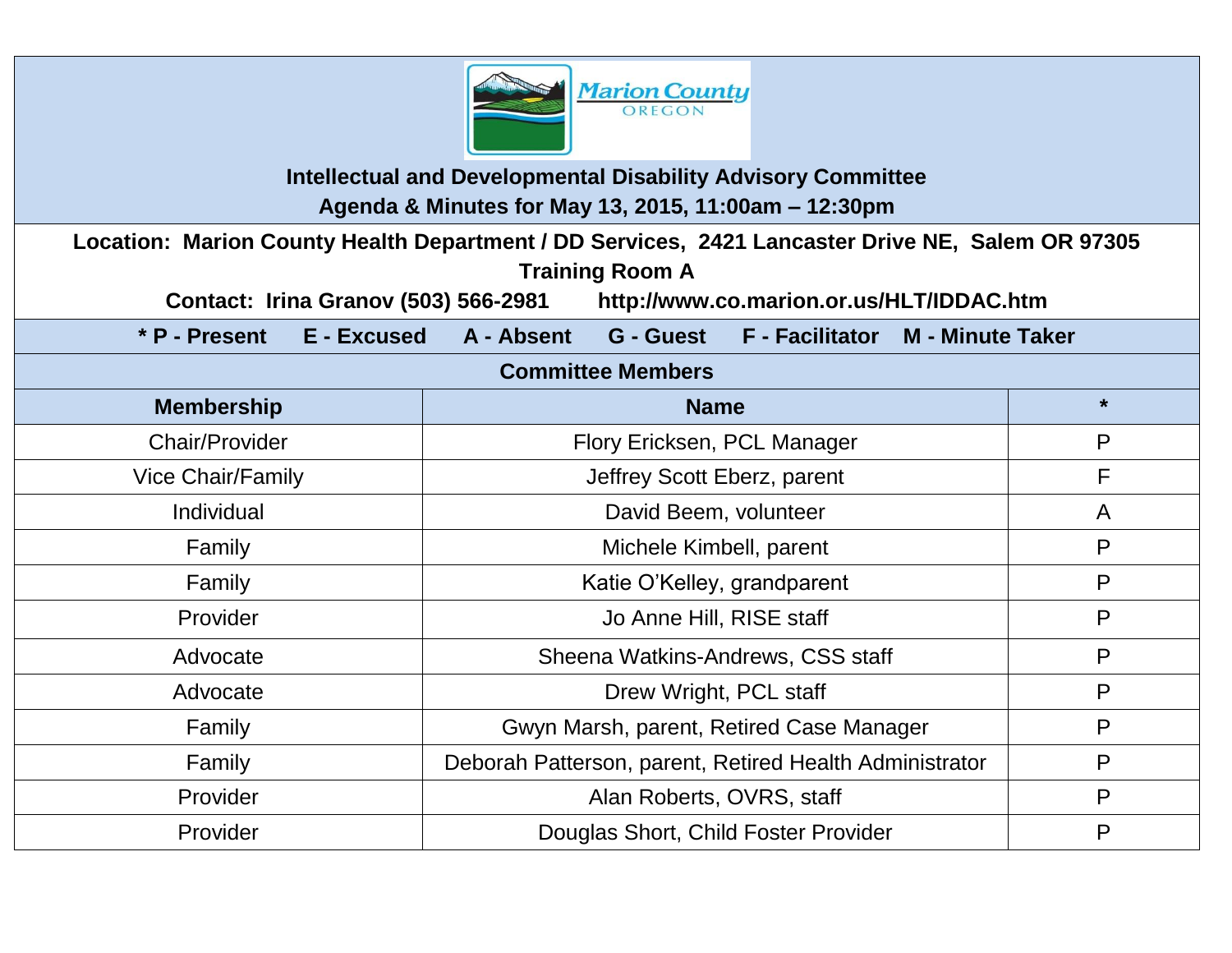

# **Intellectual and Developmental Disability Advisory Committee**

**Agenda & Minutes for May 13, 2015**

| <b>Participants</b>                 |                                                          |                         |  |
|-------------------------------------|----------------------------------------------------------|-------------------------|--|
| * P - Present<br><b>E</b> - Excused | A - Absent<br><b>G</b> - Guest<br><b>F</b> - Facilitator | <b>M - Minute Taker</b> |  |
| <b>Membership</b>                   | <b>Name</b>                                              | $\star$                 |  |
| <b>Health Dept</b>                  | <b>Cary Moller, Division Director</b>                    | $\mathsf{P}$            |  |
| <b>CDDP</b>                         | Dawn Alisa Sadler, Supervisor                            | $\mathsf{P}$            |  |
| <b>CDDP</b>                         | Dana Van Haverbeke, Supervisor                           | P                       |  |
| CDDP/Region 3                       | Kim Dullmeyer, Supervisor                                | P                       |  |
| <b>CDDP</b>                         | Patty Roth, DD Specialist 2                              | $\mathsf{P}$            |  |
| <b>CDDP</b>                         | Karin Barker, DD Specialist 2                            | $\mathsf{P}$            |  |
| <b>CDDP</b>                         | Irina Granov, DD Department Specialist 3                 | M                       |  |
|                                     |                                                          |                         |  |
|                                     |                                                          |                         |  |
|                                     |                                                          |                         |  |
|                                     |                                                          |                         |  |
|                                     |                                                          |                         |  |
|                                     |                                                          |                         |  |
|                                     |                                                          |                         |  |
|                                     |                                                          |                         |  |
|                                     |                                                          |                         |  |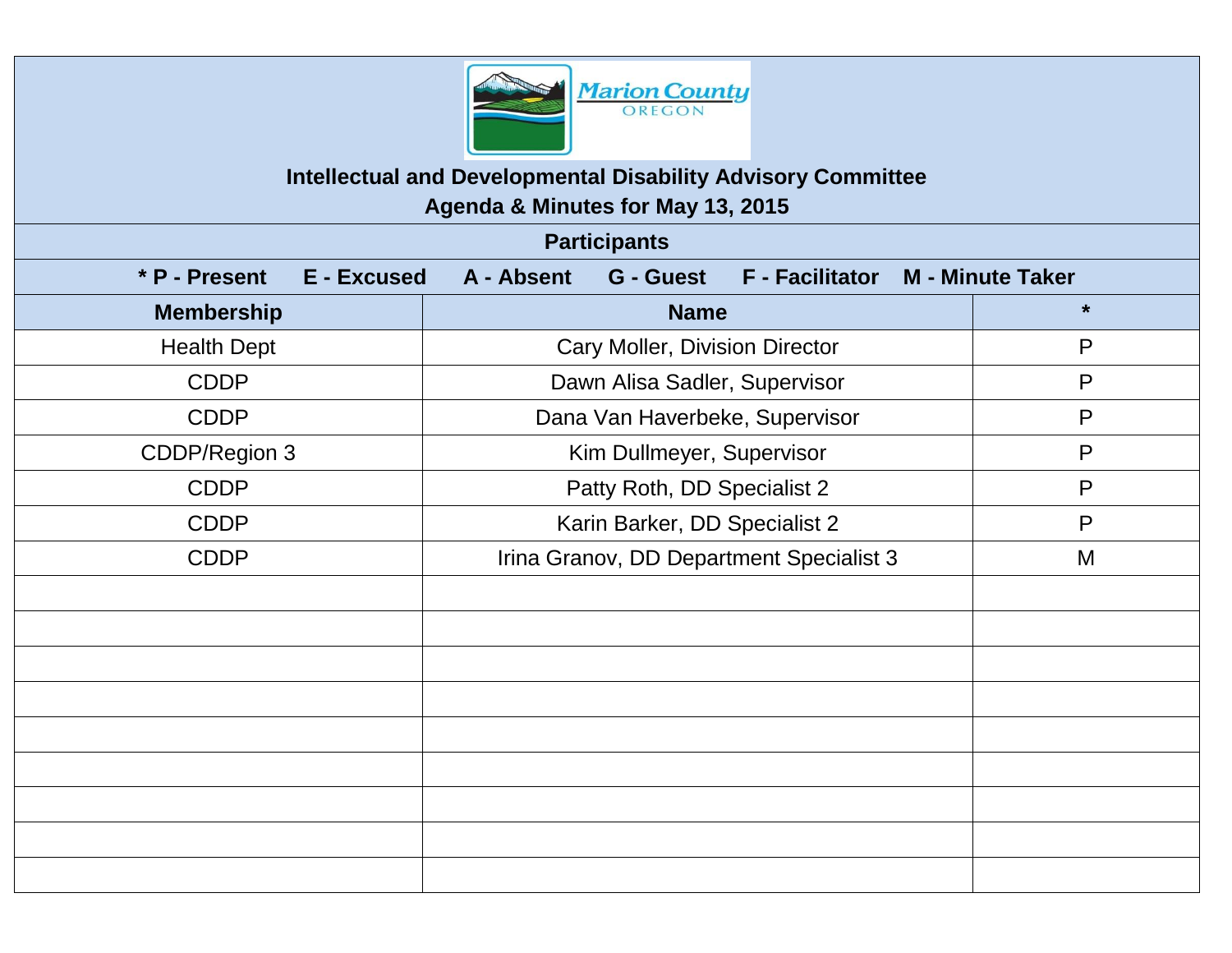

# **Intellectual and Developmental Disability Advisory Committee Agenda and Minutes for May 13, 2015, 11:00am – 12:30pm**

**Location: Marion County Health Department / DD Services, 2421 Lancaster Drive NE, Salem, OR 97305 Training Room A**

|   | <b>Contact: Irina Granov (503) 566-2981</b> | http://www.co.marion.or.us/HLT/IDDAC.htm |                   |                |
|---|---------------------------------------------|------------------------------------------|-------------------|----------------|
| # | Agenda Item                                 | <b>Lead Person</b>                       | <b>Start Time</b> | <b>Minutes</b> |
|   | <b>Welcome and Introductions</b>            | <b>Flory Ericksen, Chair</b>             | 11:00 AM          |                |

# **Item Description » Welcome / Introductions / Minute Approval**

Welcome Committee members and participants. Introduce Committee members, Marion County Community Developmental Disability Program (CDDP) staff, and other participants. Review/approval of prior meeting's minutes.

### **Item Minutes »**

- Call to order at 11:01am.
- Drew Wright motioned to pass the April 8, 2015 minutes, Katie O'Kelley seconded the motion and the group agreed, minutes have been passed.
- Sheena Watkins-Andrews is excused from the meeting. David Beem is absent from meeting.

|                                                                                                                                                                                                                                                                                                  | <b>Announcements and Updates</b> | <b>Flory Ericksen, Chair</b> | 11:05 AM | 20 |
|--------------------------------------------------------------------------------------------------------------------------------------------------------------------------------------------------------------------------------------------------------------------------------------------------|----------------------------------|------------------------------|----------|----|
|                                                                                                                                                                                                                                                                                                  |                                  |                              |          |    |
| <b>Item Description » Agenda Updates</b><br>a) Dawn Alisa and/or Dana will provide update from March joint CDDP/Brokerage Manager Meeting.<br>b) Update from Gwyn Marsh and Deborah Patterson on the Website Committee.<br>c) Patty Roth will update the group on the Support and Services Fair. |                                  |                              |          |    |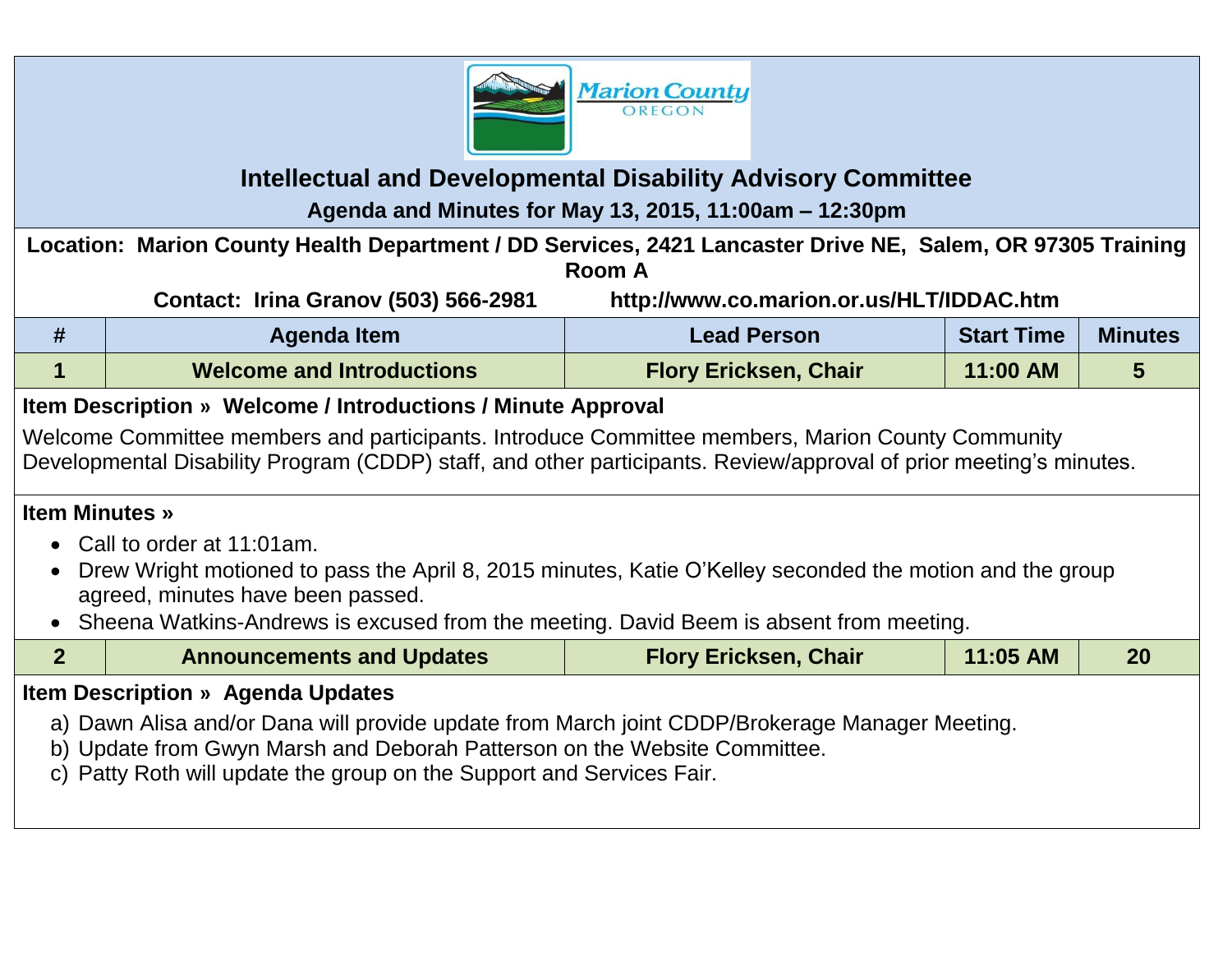#### **Item Minutes »**

- a) Budget workload model at 95% at the present moment. Marion County will have an audit in May 2016, other counties are having their audits now. Discussions are being held regarding insurance denials of K-Plan. Brokerages are currently capped and have a redistribution discussion. There is a bargaining agreement in process for Personal Support Workers (PSWs). Adult needs assessment, counties do them for K-plan on an annual basis. Rollover for eXPRS. Plan of Care, not doing extra entries for rollover. Regional Employment Specialist position has been created. Behavioral consultation has different funding. Family Support might have budget cuts in the future. Karin Barker is on the Presumptive Medicaid Disability Committee. Scott Eberz encourages committee to contact our local legislator to stop budget cuts in DD programs. There will be two budget forecasts (Spring and Fall).
- b) The Website Committee met and thoroughly reviewed the Marion County Developmental Disability website. In the future a resource page with a FAQ section should be created. The entire Marion County website is undergoing updates, it will take time before any changes can be implemented. The Website Committee will meet once more.
- c) There were 37 tables at the Support and Services Faire, compared to the 13 in 2014 (half were paying Providers and half were outside resources). More than 90 clients/families attended, above the 70 estimated. Positive feedback was given, but in future, there should be more advertising.

|  | <b>Working Session</b> | 11:25 AM | つに<br>JJ |
|--|------------------------|----------|----------|
|  |                        |          |          |

### **Item Description »**

- a) Nominating/voting for a new Chair and Vice Chair to serve IDDAC from September 2015 to June 2016.
- b) Since March is Disability Awareness Month, committee will brainstorm on a poster for March 2016.
- c) Watch a five minute video from Cherriots on Salem-Keizer Area Public Transit [\(https://www.youtube.com/watch?v=6UqFfxLCuOE\)](https://www.youtube.com/watch?v=6UqFfxLCuOE).

### **Item Minutes »**

- a) Katie O'Kelley nominated Drew Wright for the Vice Chair position, Michele Kimbell seconded. Everyone agreed, no one objected Drew Wright nominated Michele Kimbell for the Chair position, Katie O'Kelley seconded. Everyone agreed, no one objected. Michele Kimbell is Chair and Drew Wright in Vice Chair effective June 2015 to June 2017.
- b) Board of Commissioners (BOC) want to proclaim a Disability Awareness Day or Week. Since March is the National Disability awareness month, we would want to schedule something for March 2016. The days need to be officially proclaimed, Cary Moller is currently working with the legal team for everyone to be aware. Meeting with Board of Commissioners is June 10<sup>th</sup> at 9:00am. IDDAC members want to proclaim the week of June 14-20, 2015 to Marion County Intellectual Developmental Disabilities week. In the future, have the Support and Services Fair in March, to be a part of the National Developmental Disabilities Awareness Month. Will come back to discuss this topic further